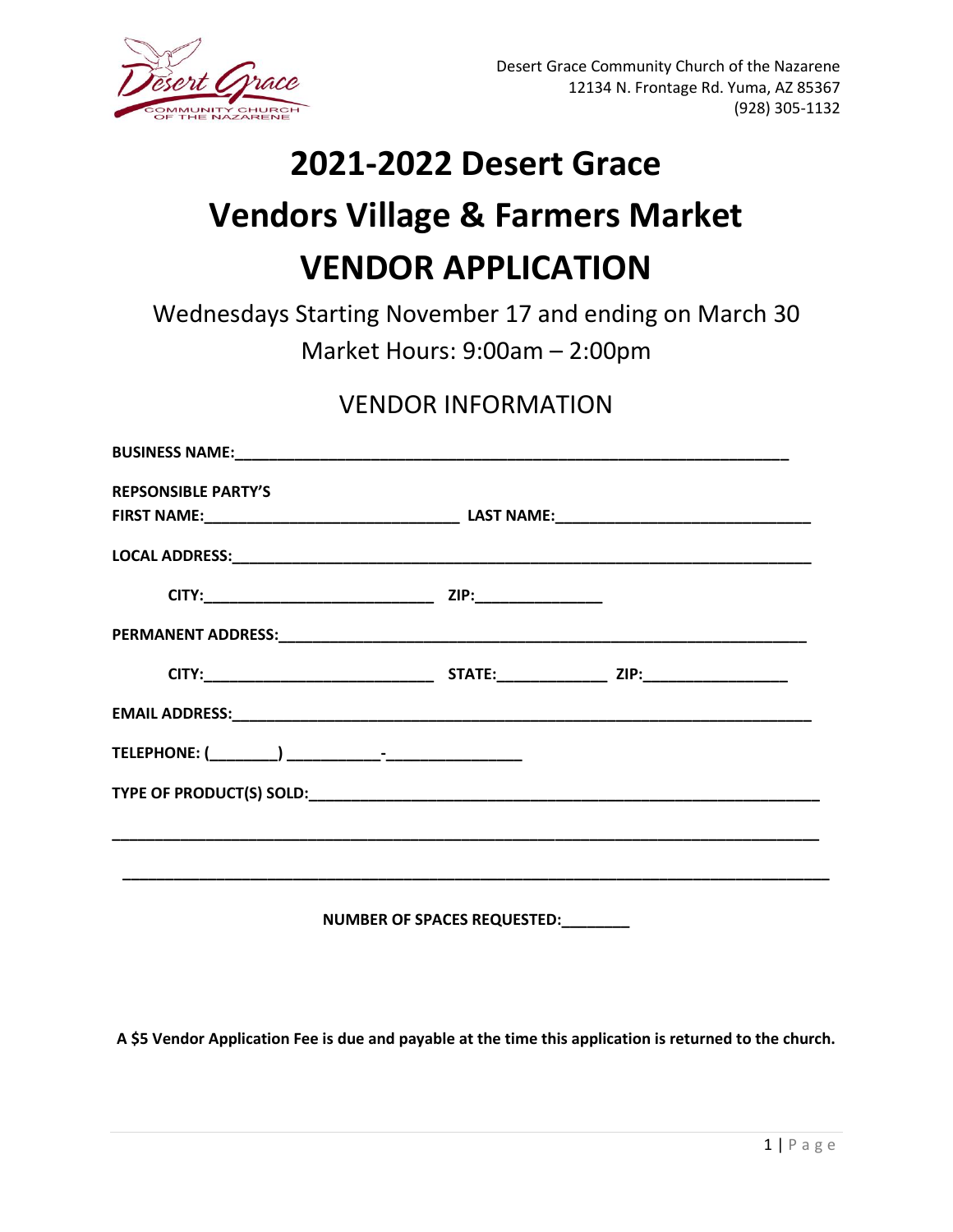

## VENDOR AGREEMENT:

This agreement by and between **Desert Grace Community Church of the Nazarene, 12134 N. Frontage Road, Yuma, Arizona 85367** ("Church") and

("Vendor") is for the Vendor's Village that will be held on the Church grounds on consecutive Wednesdays from 9:00-2:00pm, from November 17, 2021 through March 30, 2022. Once signed, this agreement is valid throughout the entire season. This agreement does not bind Vendor to participate each week, nor does it bind Church to allow Vendor's participation each week.

Vendor requests Church provide \_\_\_\_\_\_\_ space(s) approximately 10' by 10' each for the Farmer's Market. Church reserves all rights as to location of space(s), sizing of space(s), and availability of space(s) without liability or recourse. Vendor agrees to pay the set rate per space on the day of the event, which initially will be \$15 per space. The Church may make available to Vendor a space underneath the Church's solar array, which would be considered a premium space at \$20 per week. Church may adjust rates with a two-week notice.

Set-up shall begin no earlier than 7:00am and property shall be removed by 4:00pm (unless previous arrangements have been made with Church). Vendor shall not close prior to 2:00pm unless approved by the Church. Vendor agrees to follow all rules and regulations of the event as designated by Church. Vendor agrees that all spaces are assigned at the pleasure of the Church, and that Vendor will notify Church if the Vendor will not be present to utilize its assigned space. Failure to notify Church may result in Vendor's forfeiture of the assigned space in the future.

Vendor agrees that it will not use the premises for any unlawful purposes (or to market such), and will obey all laws, rules, and regulations of all governmental authorities while using the Church facilities during the Farmer's Market. All necessary permits are the responsibility of the Vendor.

Vendor further agrees that it will not use the Church premises for any purpose that is contrary to the mission, purpose or belief of the Church – a biblically-based religious institution. This includes the Church's Statement on Marriage, Gender, and Sexuality. Vendor agrees that any product which is deemed inappropriate by the Church representative must be removed from active sale, and/or the Vendor may be asked to leave without any compensation. The entire church campus is non-smoking, including the buildings, fields, parking areas, and pathways.